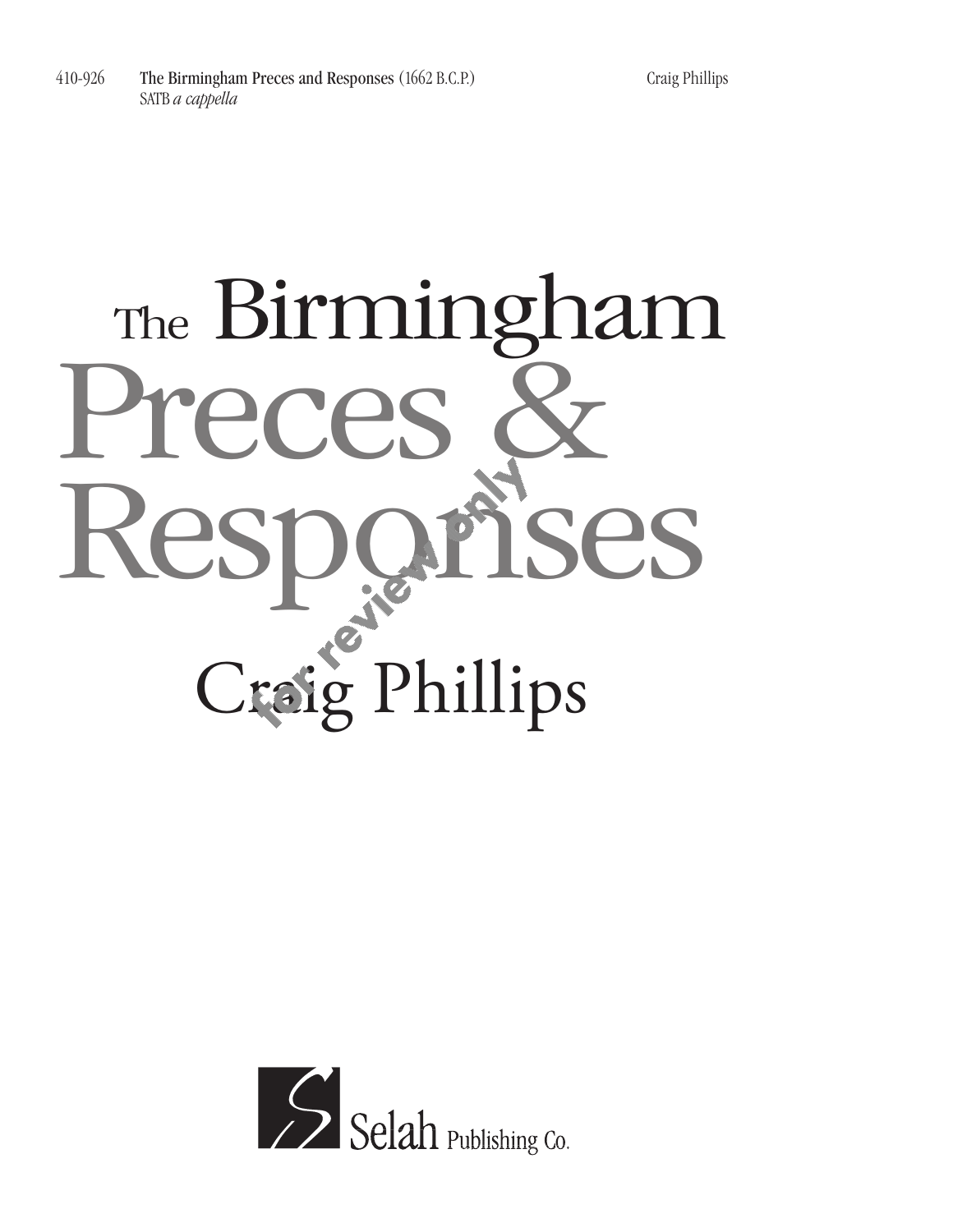

2–Birmingham Preces & Responses–410-926

n Preces & Responses—410-926 Printed in the U.S.A. on recycled paper. *It is illegal to photocopy this music*. was in the parameter of  $\mathcal{C}$  in  $\mathcal{C}$ 

Order from your favorite dealer or at www.selahpub.com (Or call 800-852-6172 in the U.S. and Canada)

Order from your favorite dealer or at www.selahpub.com (Or

 $\overline{a}$ 

Canada)

and

in the  $U.S.$ 

800-852-6172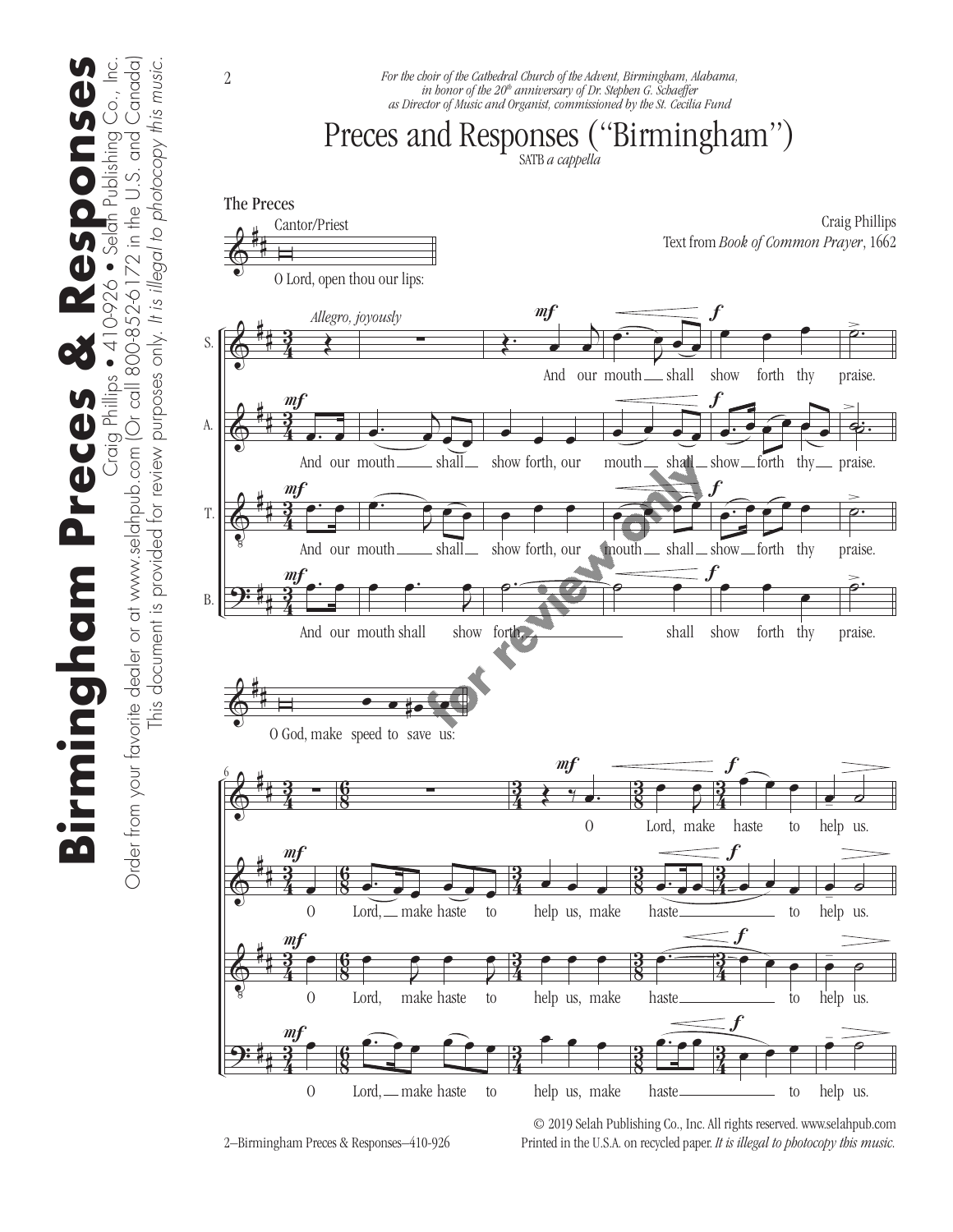

Order from your favorite dealer or at www.selahpub.com (Or call 800-852-6172 in the U.S. and Canada)

Order from your favorite dealer or at www.selahpub.com (Or call 800-852-6172 in the U.S. and Canada)

*It is illegal to photocopy this music.*

3

This document is provided for review purposes only.

This document is provided for review purposes only. It is illegal to photocopy this music.